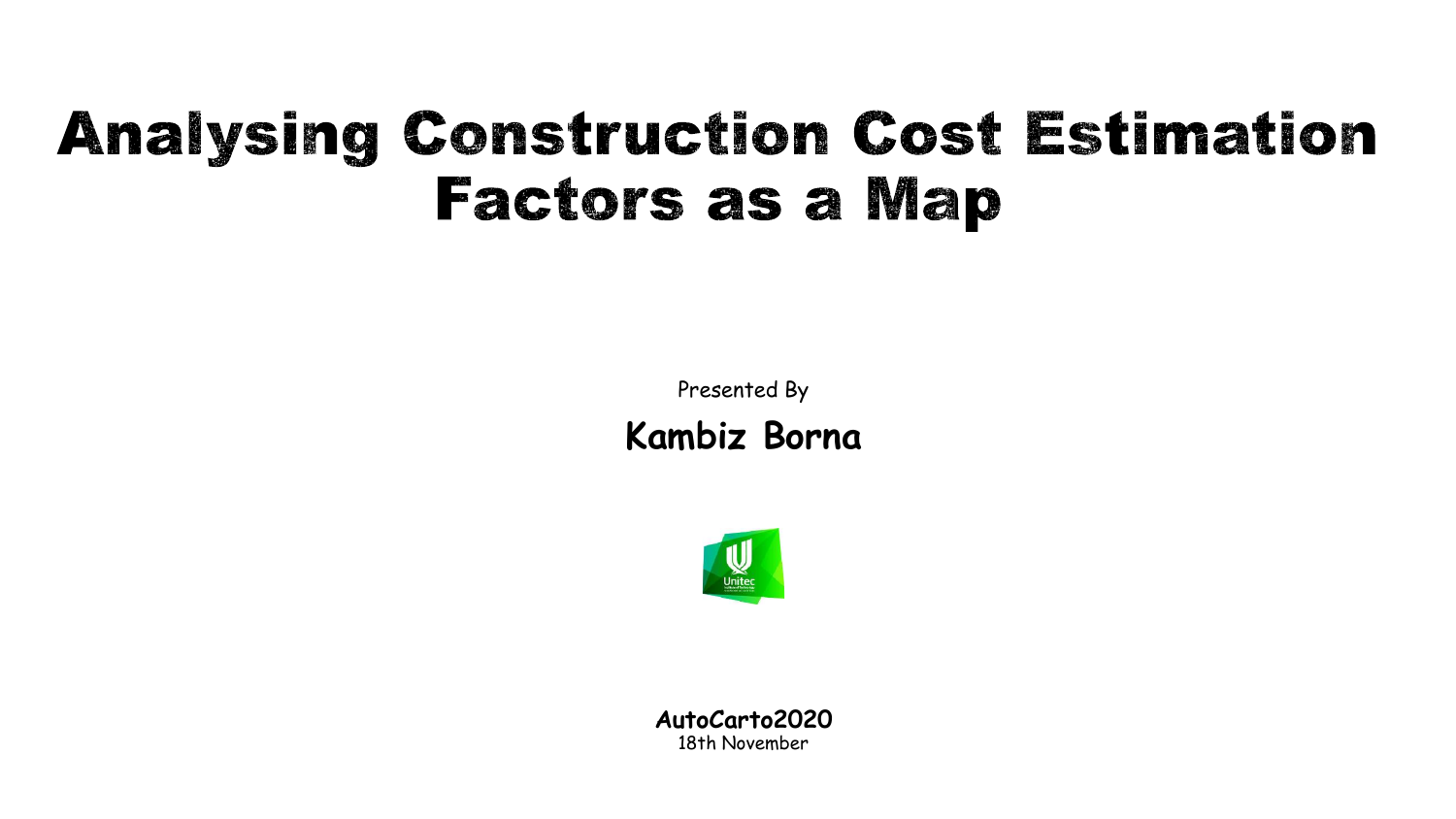## Overview

- Introduction
- Research Question
- Project Factors
- Creation of the 2D spatialized map
- Construction of the Topographic Map
- Production of the Consistency Map
- **Conclusion**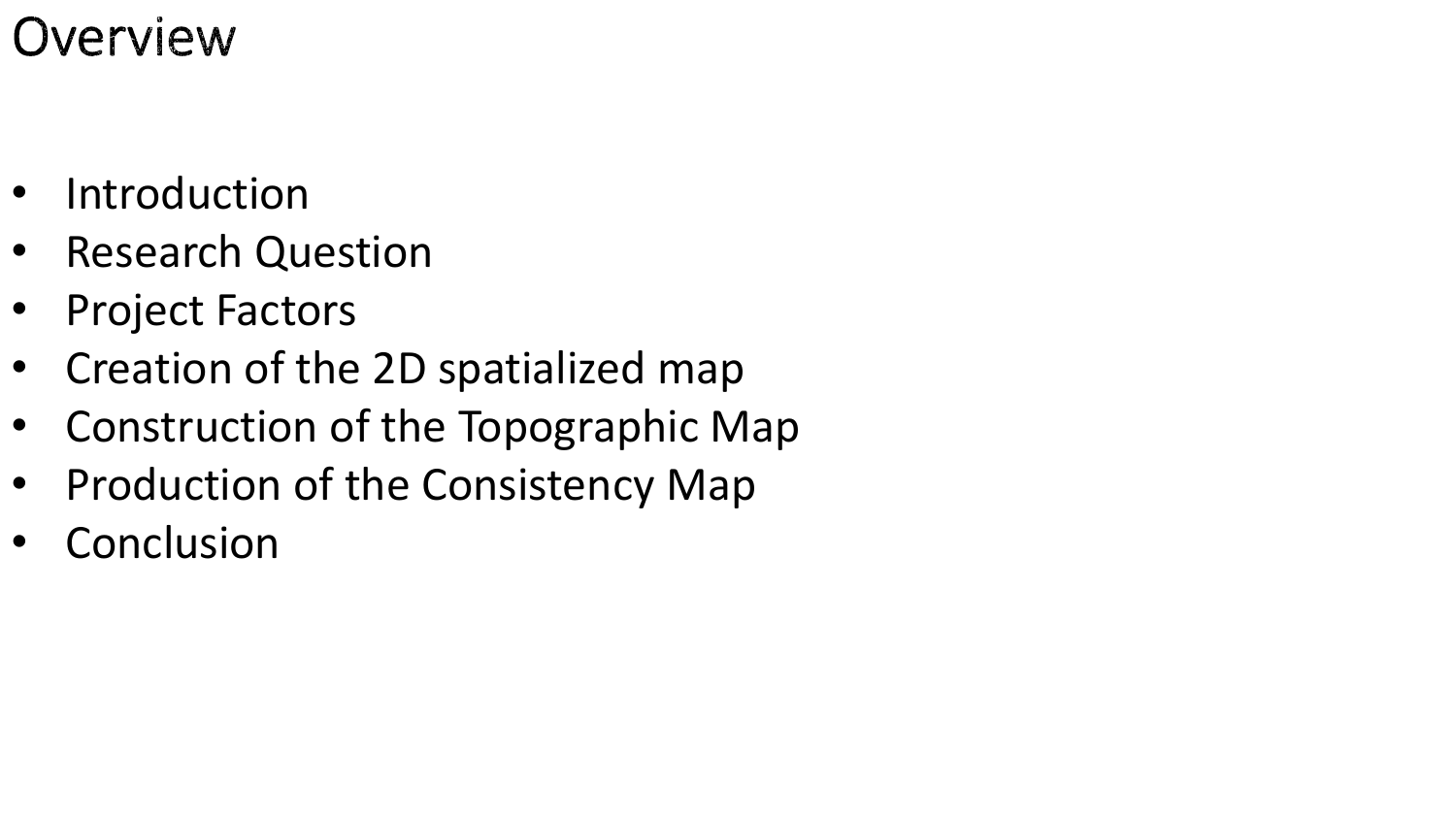#### Introduction

#### How much does it cost to build a house?



The cost estimation process is usually performed based on parameters such as *project size, type of project, material costs, duration, and ground conditions.*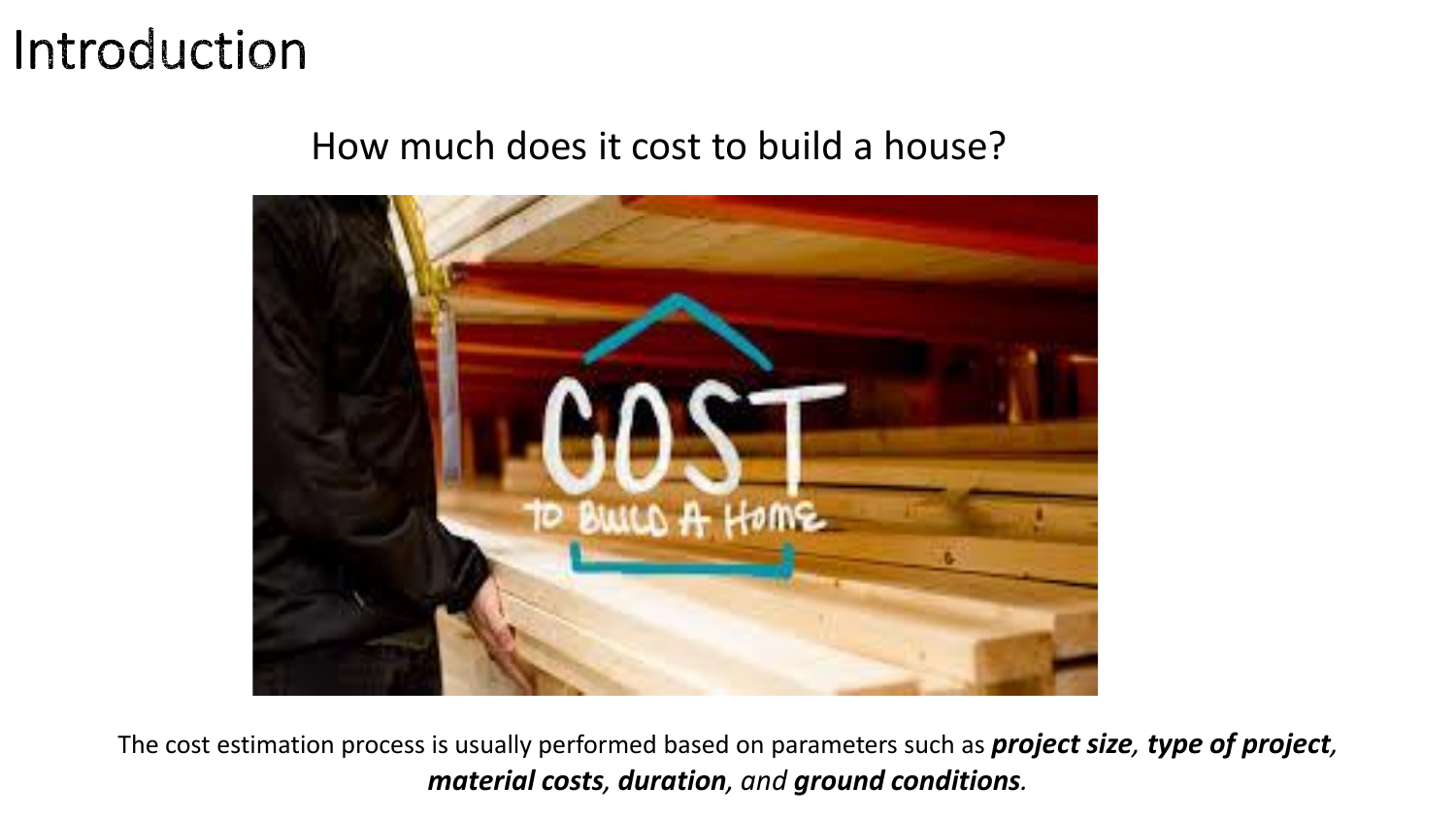## **Research Question**

How the relationship between these parameters are modelled?

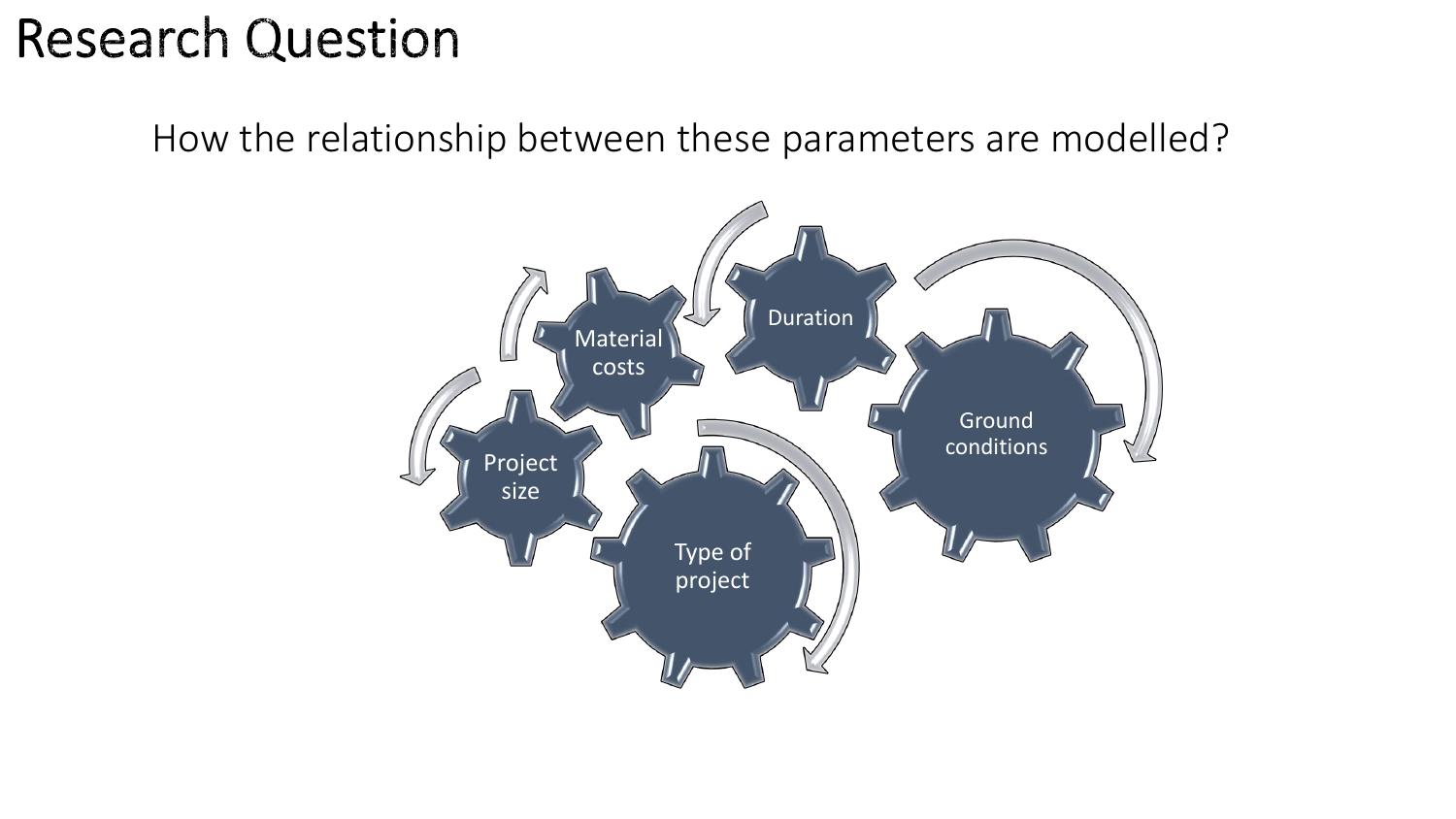## **Project Factors**

The aim of the proposed model is to compare these two lists in terms of the construction factors and identify the best cost estimation plan.

| <b>Project</b><br>stage              | <b>Completion</b><br>week | <b>Duration</b> | <b>Difficulty</b> |     | Cost A Cost B | <b>Predecessor</b> |
|--------------------------------------|---------------------------|-----------------|-------------------|-----|---------------|--------------------|
| <b>Clearing of the site</b>          | Week 2                    | 2 weeks         | $\overline{2}$    | 5%  | 6%            | .                  |
| <b>Base stage</b>                    | Week 8                    | 6 weeks         | 3                 | 15% | 13%           | Activity 1         |
| <b>Frame stage</b>                   | Week 15                   | 7 weeks         | $\overline{4}$    | 20% | 23%           | Activity 2         |
| Lockup stage                         | Week 18                   | 4 weeks         | $\overline{4}$    | 20% | 22%           | Activity 3         |
| <b>Fixing stage</b>                  | Week 22                   | 6 weeks         | 5                 | 30% | 27%           | Activity 4         |
| <b>Practical</b><br>completion stage | Week 24                   | 2 weeks         | 3                 | 10% | 9%            | Activity 5         |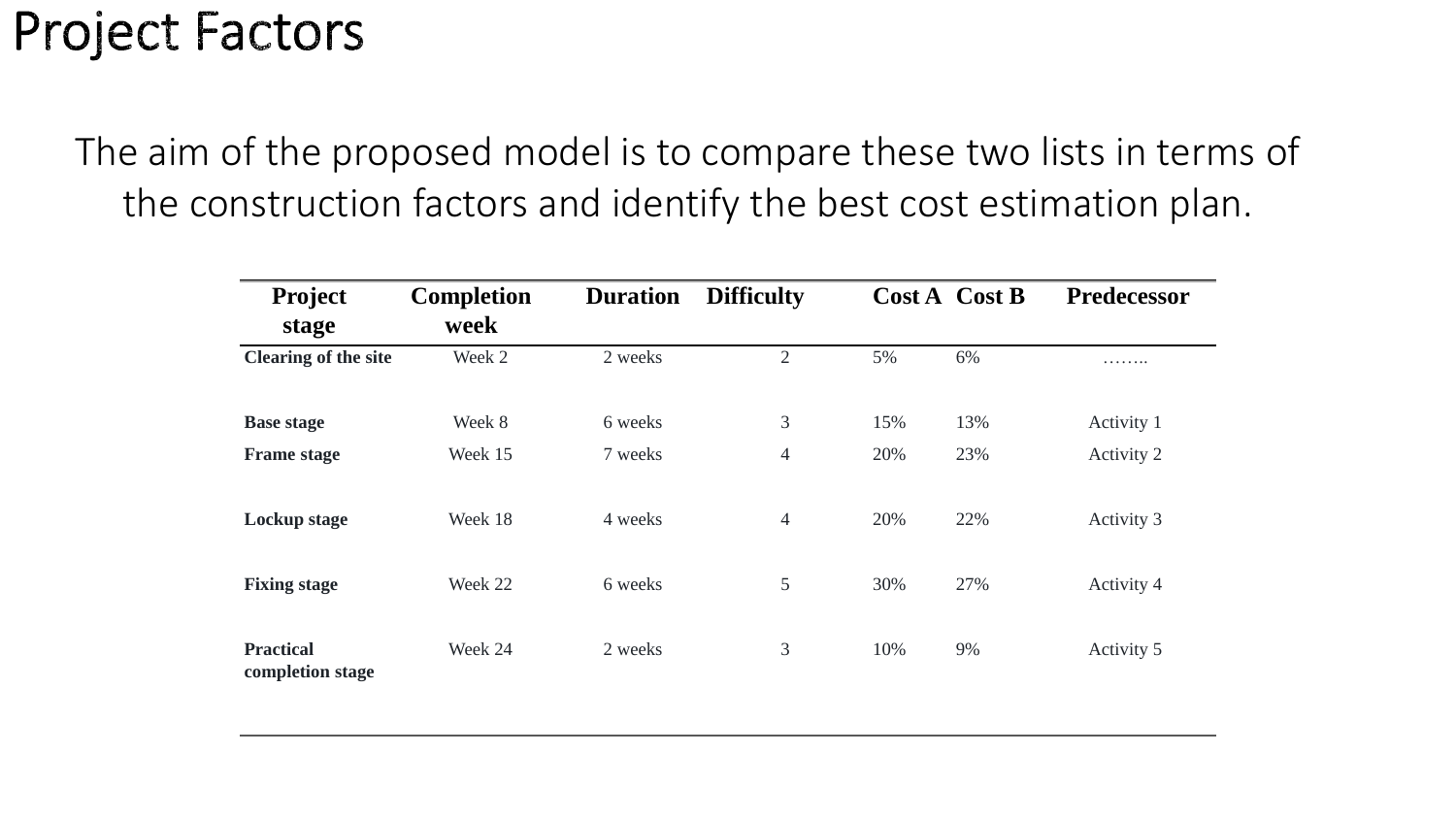## Creation of the 2D Spatialized Map



$$
d_{Sp} = \frac{1}{T} \sqrt{(x_n - x_p)^2 + (y_n - y_p)^2},
$$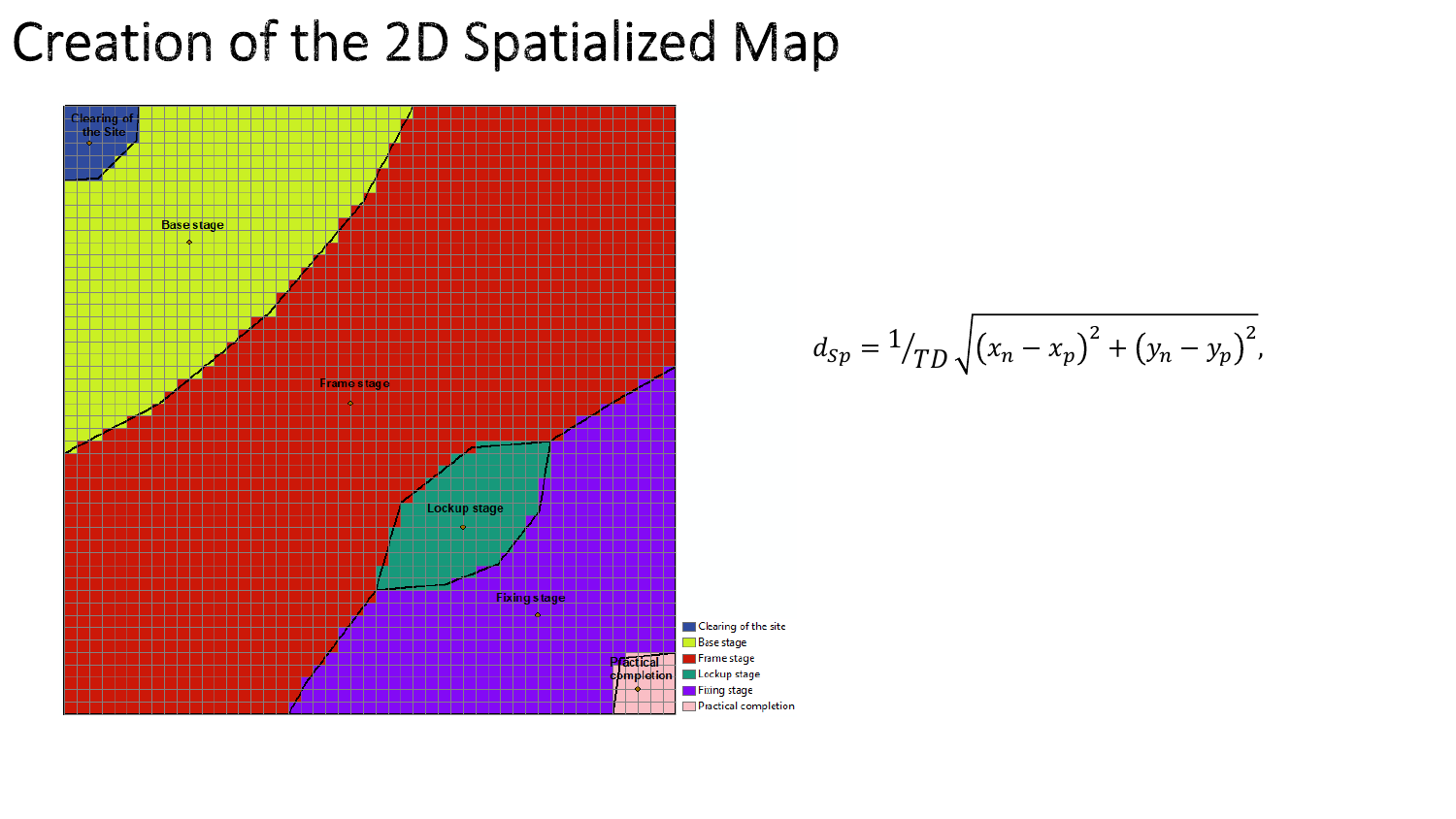# Construction of the Topographic Map



$$
Sigmoid\left(d_{Sp}\right) = \binom{1}{1+e^{-norm\left(d_{Sp}\right)}} \times C_n
$$

#### 3D view of difficulty map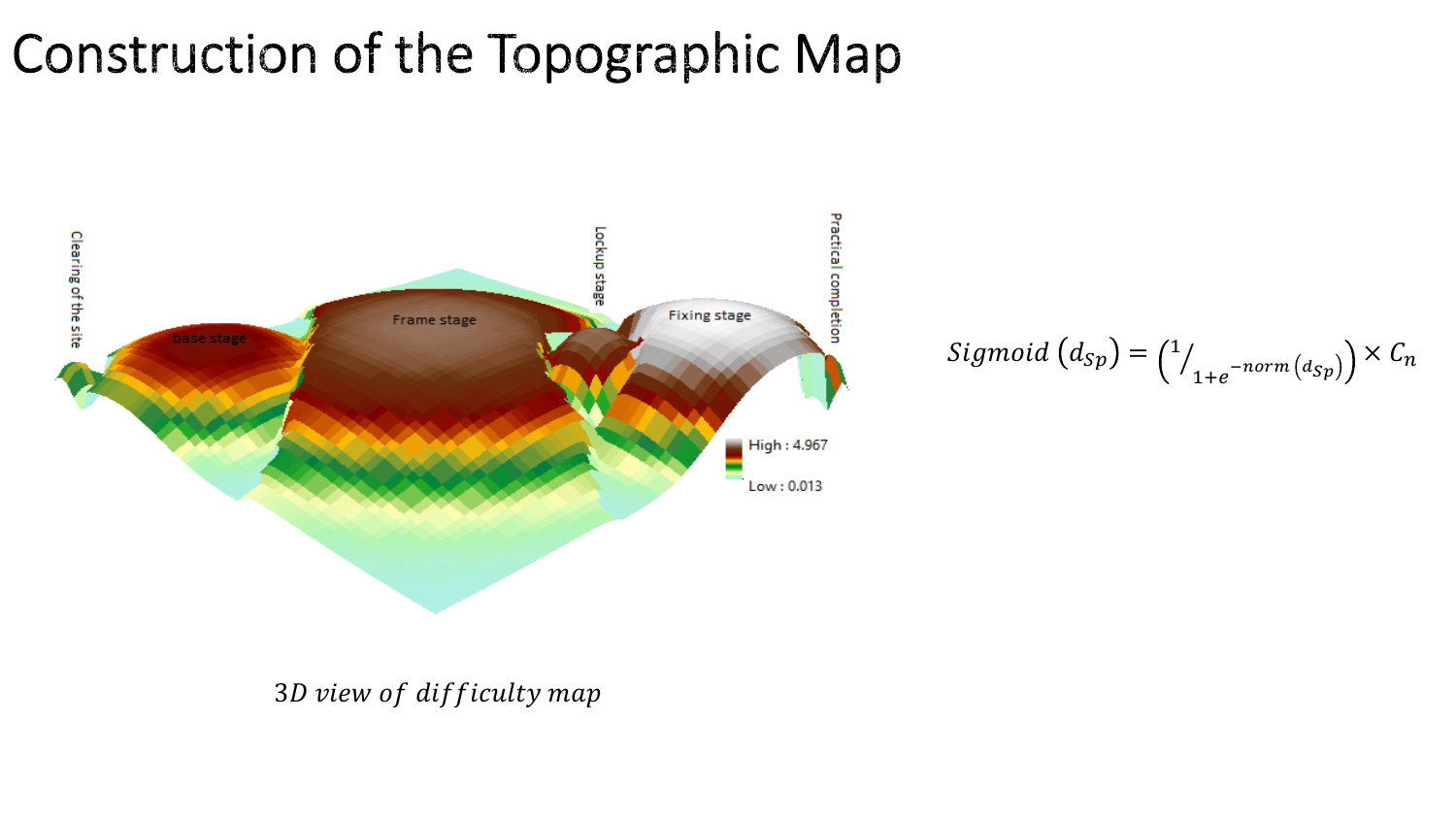## Construction of the Topographic Map



$$
Sigmoid (d_{Sp}) = {1 \choose 1}_{1+e^{-norm(d_{Sp})}} \times C_n
$$

3D view of the Cost A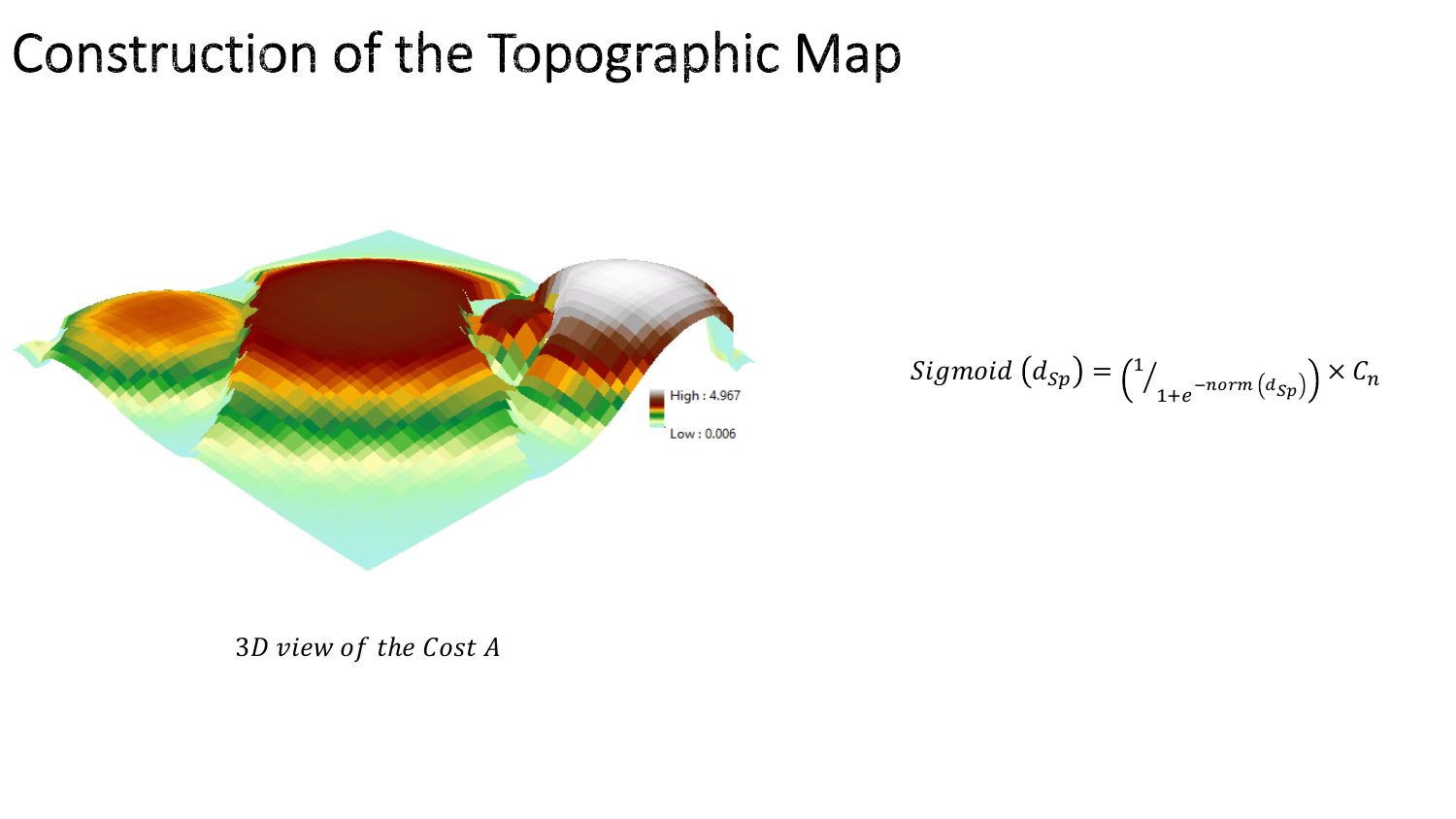## Production of the Consistency Map



The consistency map for Cost A

The consistency map for Cost B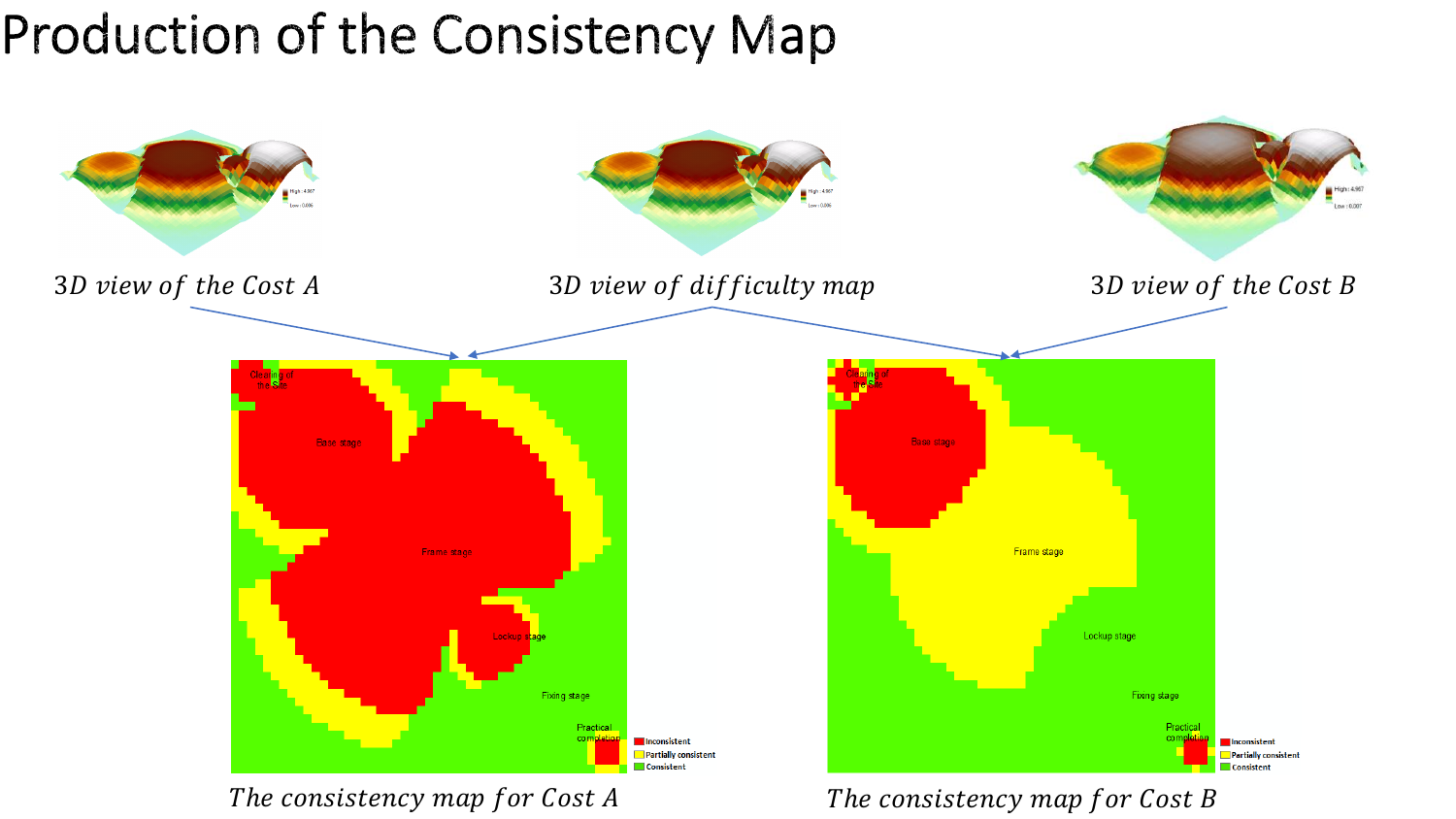## Conclusion

**This paper highlights a new method that allows us to map the relationship between different non-spatial factors in the cost estimation model. The results demonstrate the high potential of the proposed method to estimate the cost for a house-construction project**